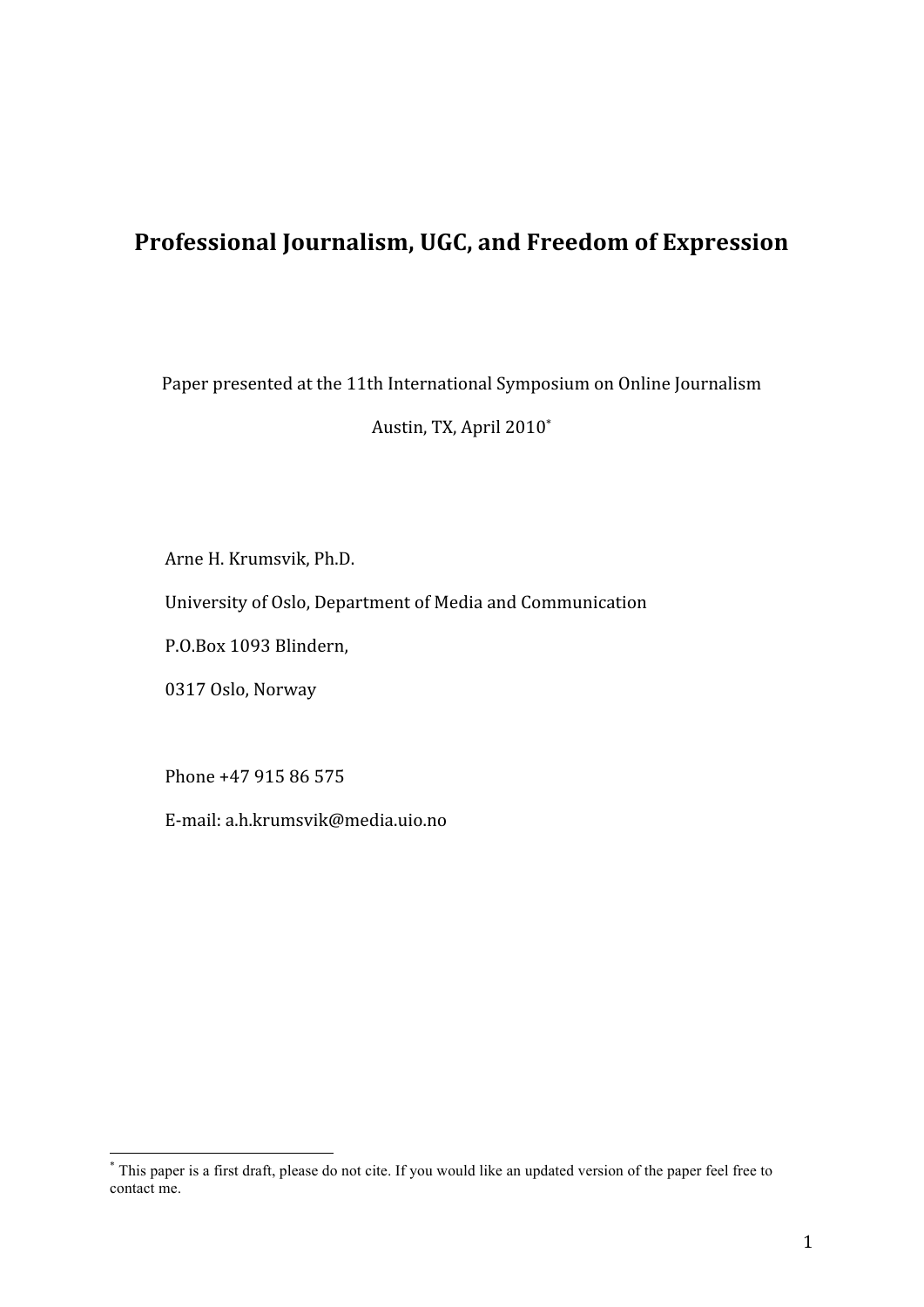#### **Introduction**

The Internet enables journalists to communicate directly with their readers on a scale previously unheard of, but few journalists see this as something to cheer for. This analysis of how Norwegian newspapers have dealt with the problems and opportunities of user generated content (UGC) will explore how considerations of media management and the professional norms of journalism are aligned in a joint interest in not using the new opportunities to their full extent.

A main object of Norwegian media policy is to '*facilitate freedom of expression and*  public debate in society<sup>'</sup>, and the press subsidies are one of the measures to achieve this, along with public service demands in broadcast licenses, and media ownership regulations (Ministry of Cultural and Church Affairs, 2001).

Norwegian press subsidies were introduced in 1969. This measure did not prevent the death of second position newspapers in a number of markets, however new ultra‐local papers have been established, and Norway is still among the countries with the highest number of newspapers per capita in the world.

The Norwegian online industry is also unusual because it is dominated by newspapers. Of the top ten national sites<sup>ii</sup>, five are traditional news organizations affiliated to newspapers and broadcasters, with the online newspaper VG.no as the market leader. The other five are portals and search sites. Norway was among the first countries to connect to the network we know today as the Internetiii, and according to Jupiter Researchiv it is one of the most digitally sophisticated markets in Europe. 90 per cent of the population over 12 years of age has access to the Internet and 74 per cent are daily users.<sup>v</sup> (Ottosen & Krumsvik, 2009).

Online media do not receive press subsidies, but the 2008/2009 financial crisis has affected both new and traditional media and led to a debate about the legitimacy of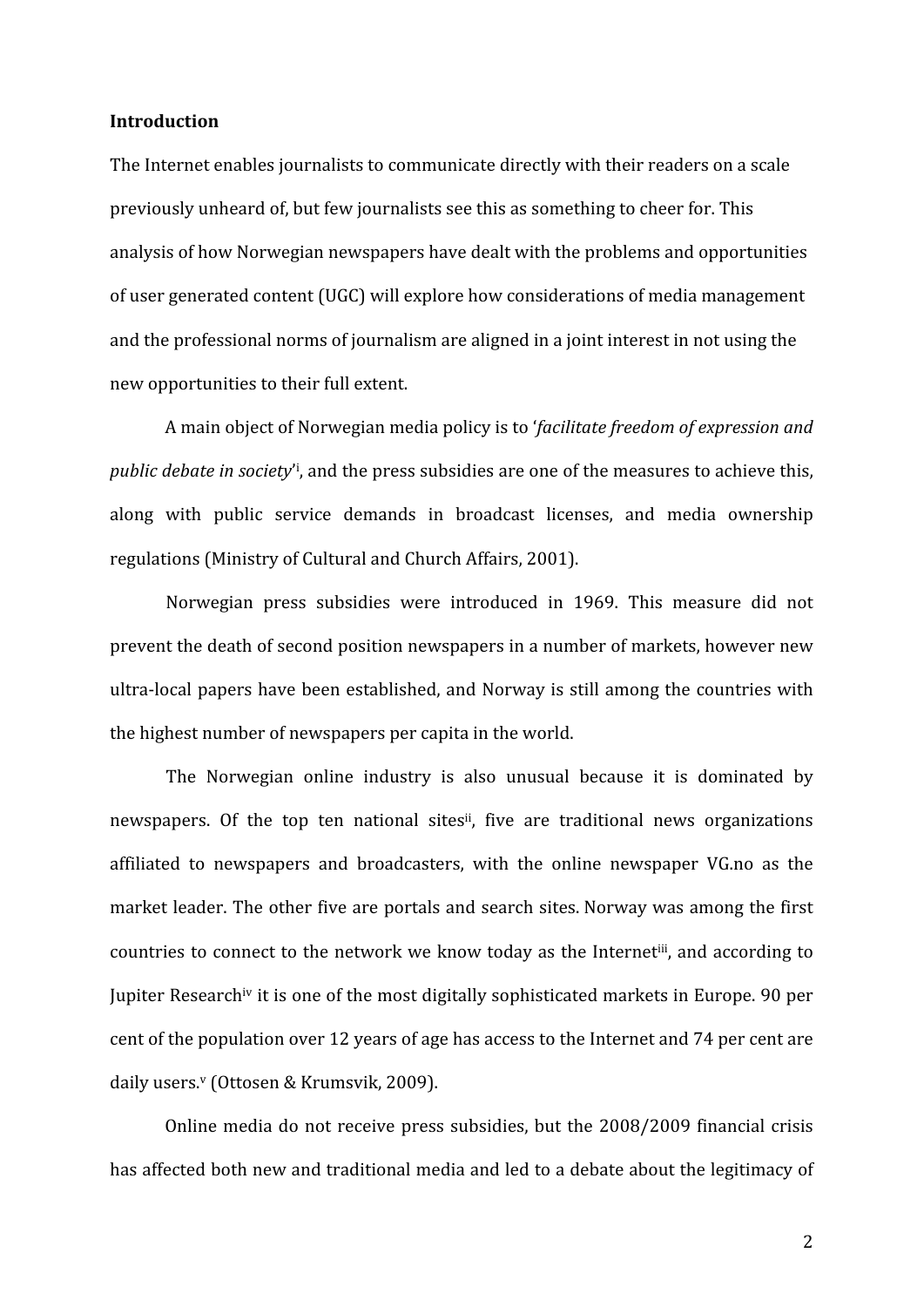press subsidies supporting newspapers only, not news sites. The legitimacy crisis of the traditional system of press subsidies in Norway due to how diversity of opinions increasingly are expressed in online media, might also be applicable to similar systems in other countries.

Studies of early computer‐mediated communication looking at Internet Relay Chat and USENET interaction found that "[t]his discourse exhibits many characteristics of an oral culture", even though the orality is exhibited in "literate forms." This recreated the "immediacy of pre‐literate cultures", while "adding on space‐ and time‐ independence" (December, 1993)<sup>1</sup>. As the World Wide Web became the dominant channel of Internet publishing, similar communication technologies were developed for mainstream media publishers to adapt as part of their World Wide Web product offerings. Technology allowed for more user intervention in the communication process, and new issues of ethics and brand identity arose as these vehicles of free speech from the "anarchistic" Internet culture converged with traditional publishing traditions.

The promise of this new opportunity became linked to the American Civic Journalism movement (also called Public Journalism), aiming to reform print and television journalism. Followers of this movement had used town meetings to involve the public in the journalism process. Now new technology made it possible for more users to participate. The labels of Citizen Journalism and Responsive Journalism are also used in the analysis of the different aspects within the general phenomenon of Participatory Journalism.

The Technologizing of the Word, Characteristics of orality<br><sup>1</sup> December uses Walter Ong's (Orality and Literacy: The Technologizing of the Word,) characteristics of orality in his study, including: 1) additive oral speech patterns, 2) aggregative speech patterns, 3) redundant, copious discourse, 4) conservative, traditionalist usage, 5) the use of analytic categories to structure knowledge (to facilitate "apprenticeship"), 6) "agonistically" toned, or running high on emotion, 7) emphatic and participatory, and 8) situational rather than abstract view of things.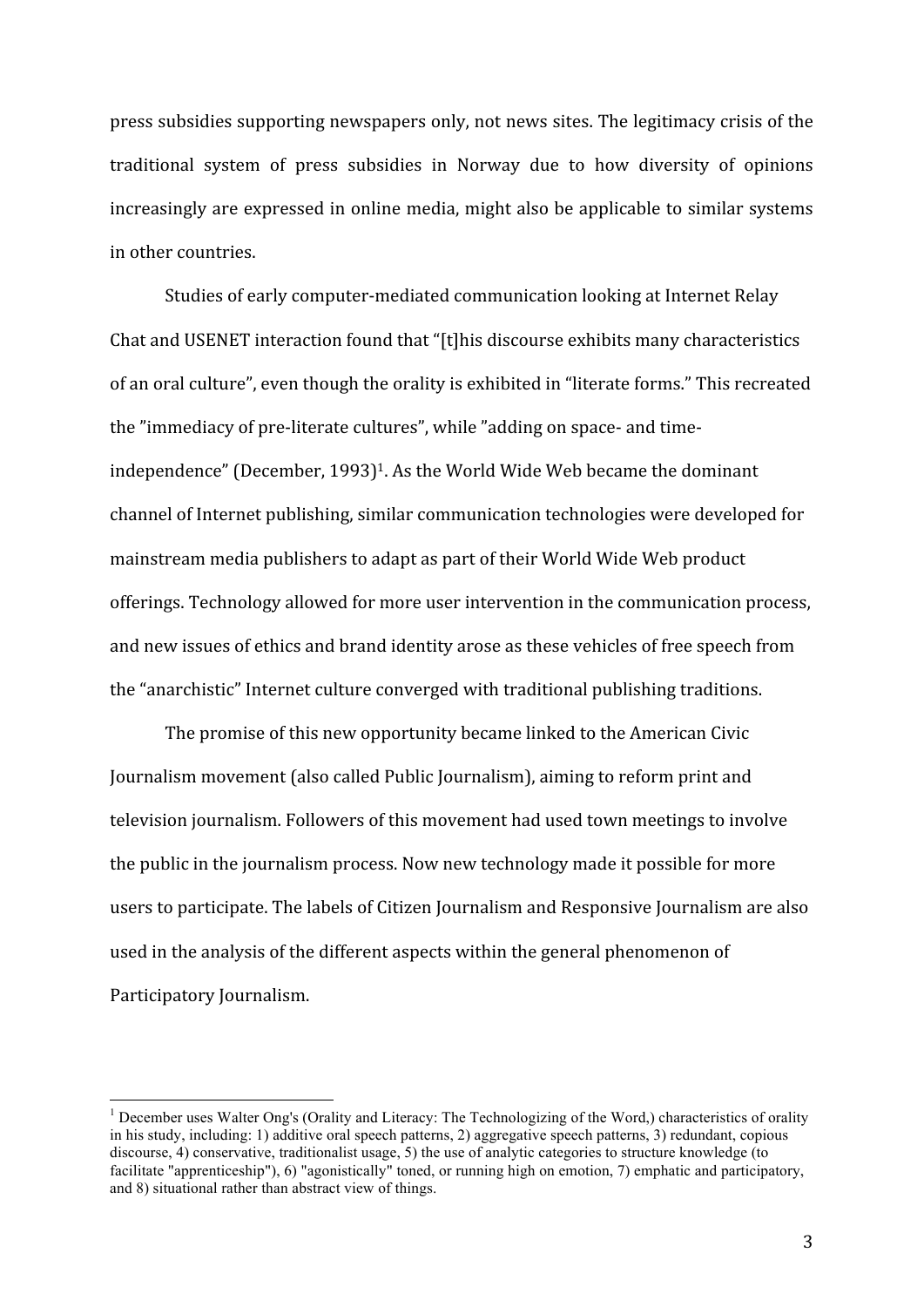This journalism movement addresses the issue of detachment rooted in professional norms of objectivity and credibility. They state that this traditional detachment has created a "disconnection" between journalists and the communities they cover, with accompanying losses in the public life of those places. Traditional journalists counter that public journalism's willingness to weaken professional norms of detachment puts news media credibility at risk.

The roots of this evident disconnection between journalists and their readers are traced to the 1920s' philosophical debate between John Dewey (1859‐1952) and Walter Lippmann. Lippmann asserted that modern life was too complex for the average American to understand, and he advocated governance by a technocratic elite whose actions were transmitted to the public by a press practicing a professional code of objectivity. Dewey responded that democracy's promise could only be kept by reviving the power of the public, by strengthening community life, and by informing and educating the public to this purpose. To Lippmann, the press function was dispensable. To Dewey, the press function was vital to this purpose and to the survival of democratic society (Bybee, 1999; Loomis, 2001; McMillan, Guppy, Kunz, & Reis, 1996). The civic journalist movement has redrawn Dewey's links between the ideas of press, democracy, and community.

The explosion in use of social media gives rise to new expectations among media users. They expect to be able to ask questions, and get answers. To be able to exchange opinions directly with representatives of the various media organizations. To be consulted on expert matters, and that information is updated and improved as soon as new knowledge emerges. However, journalists and commentators are skeptical. Basically, they seem none too thrilled by the prospect of being directly involved in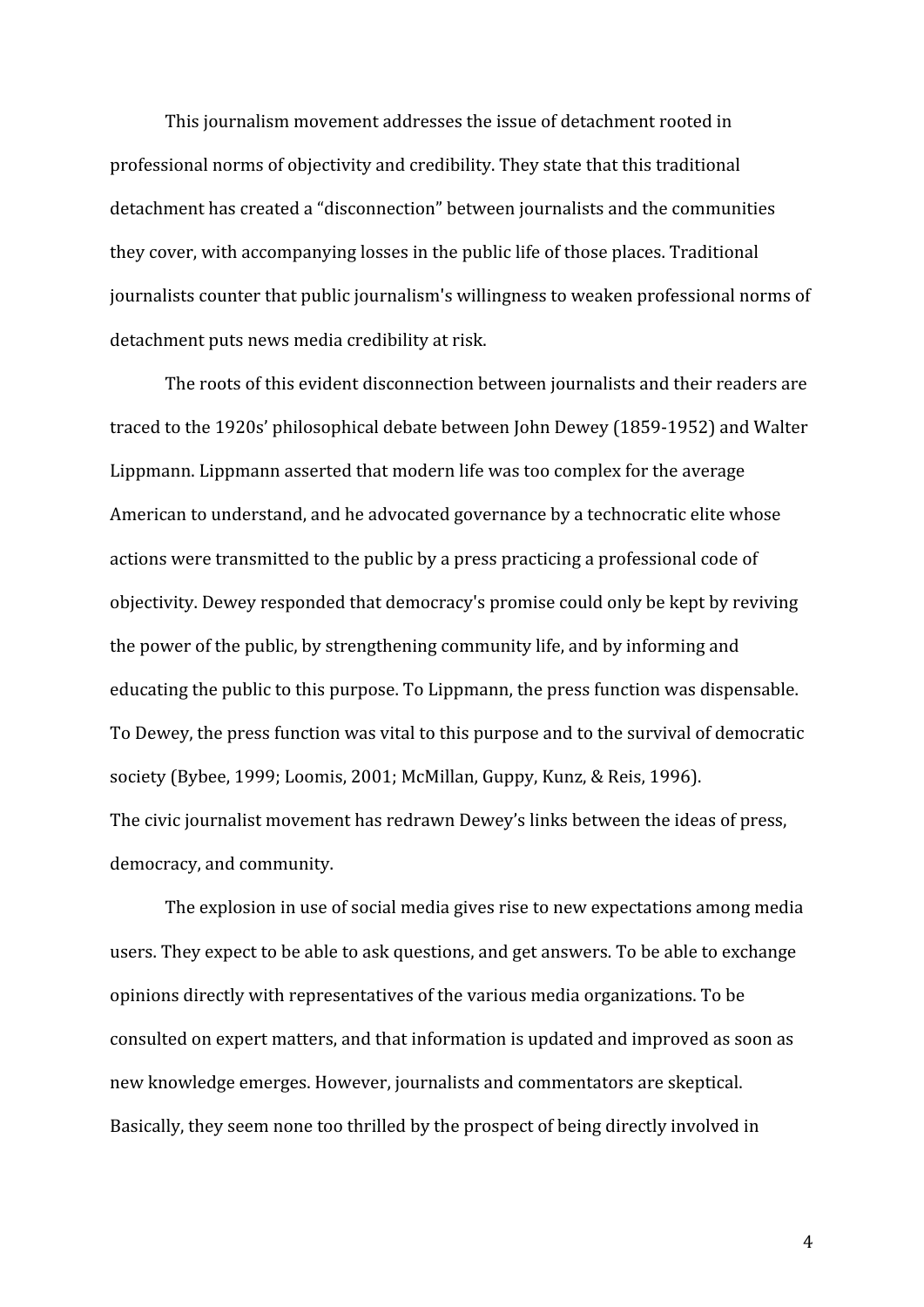exchanges of opinion with the general public. What is published is published and new deadlines loom.

In the same way as newspapers struggle to transfer their old business models to new media channels, they are facing an increasing opposition to the communication methods of the old media. The electronic newspaper has served well enough as a transitional model, from old to new media, but the users have increasingly come to expect that journalists also make use of what the internet has to offer. Readers have come to expect interaction, and if news sites remain digitalized versions of old media, users will just move to other sites which make better use of the social web. This is the consequence of the transition from a supply managed publishing economy to a demand managed one. News and information are no longer a limited resource. And old branded goods are not necessarily as valuable as many people think.

The publishers of Store Norske Leksikon, a Norwegian encyclopedia, were sure that their branded goods and stable of experts were enough to oust the collaborative non‐profit project Wikipedia with all its shortcoming and flaws. But that did not happen. This dynamic and constantly changing encyclopedia has lived up to user expectations in a better way than what the one put together by yesterday's authorities did.

Traditional media are increasing the use of commentators considerably. This is a relatively cost-efficient way of offering perspective on the news. However, this fast growing occupational group seems to a much greater extent to prioritize discussions with each other on prime time TV – or on Twitter, a social network still dominated by a small élite – than to take an active part in the web conversations and debate their articles spur.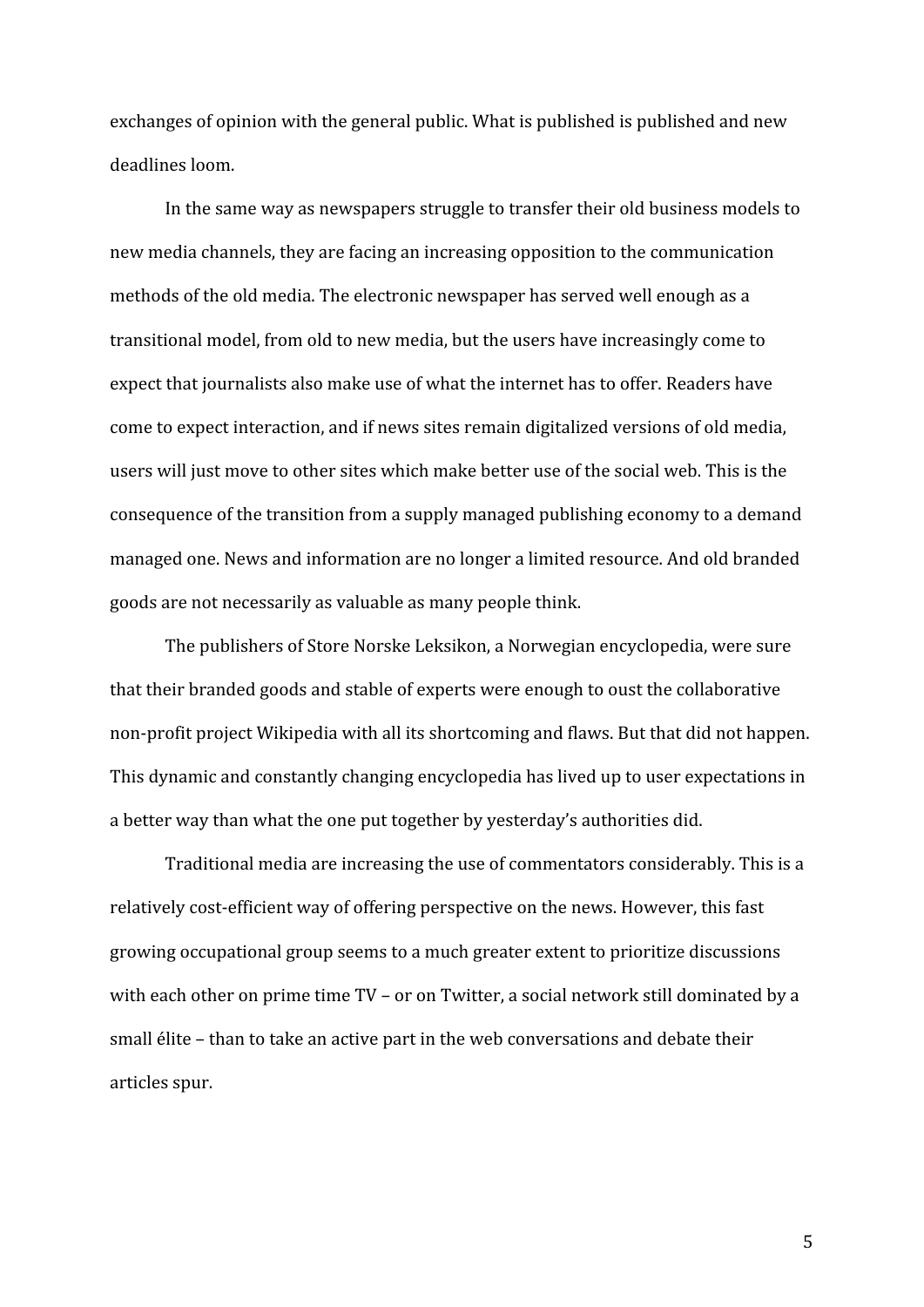#### **Research question**

This analysis of how Norwegian newspapers have dealt with the problems and opportunities of user generated content (UGC) when meeting the professional norms of journalism and considerations of corporate publishing strategy, and explores reasons for why traditional newspapers are not using the new opportunities to their full extent.

#### **Literature review**

As traditional newspapers and broadcasters are being analyzed as cross‐media institutions (Boczkowski, 2004; Deuze, 2004; Moe & Syvertsen, 2007; Petersen & Rasmussen, 2007; Singer, 2004), and interest in technology and journalism practices have increased (Cottle & Ashton, 1999; Lund, 2003; Pavlik, 2001), a recent stream of research analyzes the "gap between, on the one hand, online journalists' perceptions of the Internet's potential and, on the other hand, the actual use of interactive features" (Deuze, Neuberger, & Paulussen, 2004). The network features and interactivity capabilities of the Internet were seen as triggers for a revolution bringing "a fundamental transformation" of journalism back to its original public service rationale (Pavlik, 2001, p. xi). However, surveys and comparative content analysis have demonstrated the lack of interactivity, multimedia, and participatory journalism (Kenney, Gorelik, & Mwangi, 2000; Matheson, 2004; Schroeder, 2004; Van Der Wurff & Lauf, 2005) in online news media.

Investigating how online journalists deal with interactivity in their daily working routines and the rationale behind the development of interactive options on online news sites, Domingo (2008) argues for the need to understand the underlying "technological utopianism" as a natural historical coherent to innovation. His case study of five Spanish newsrooms shows that the myth has proven to be very pervasive and constant.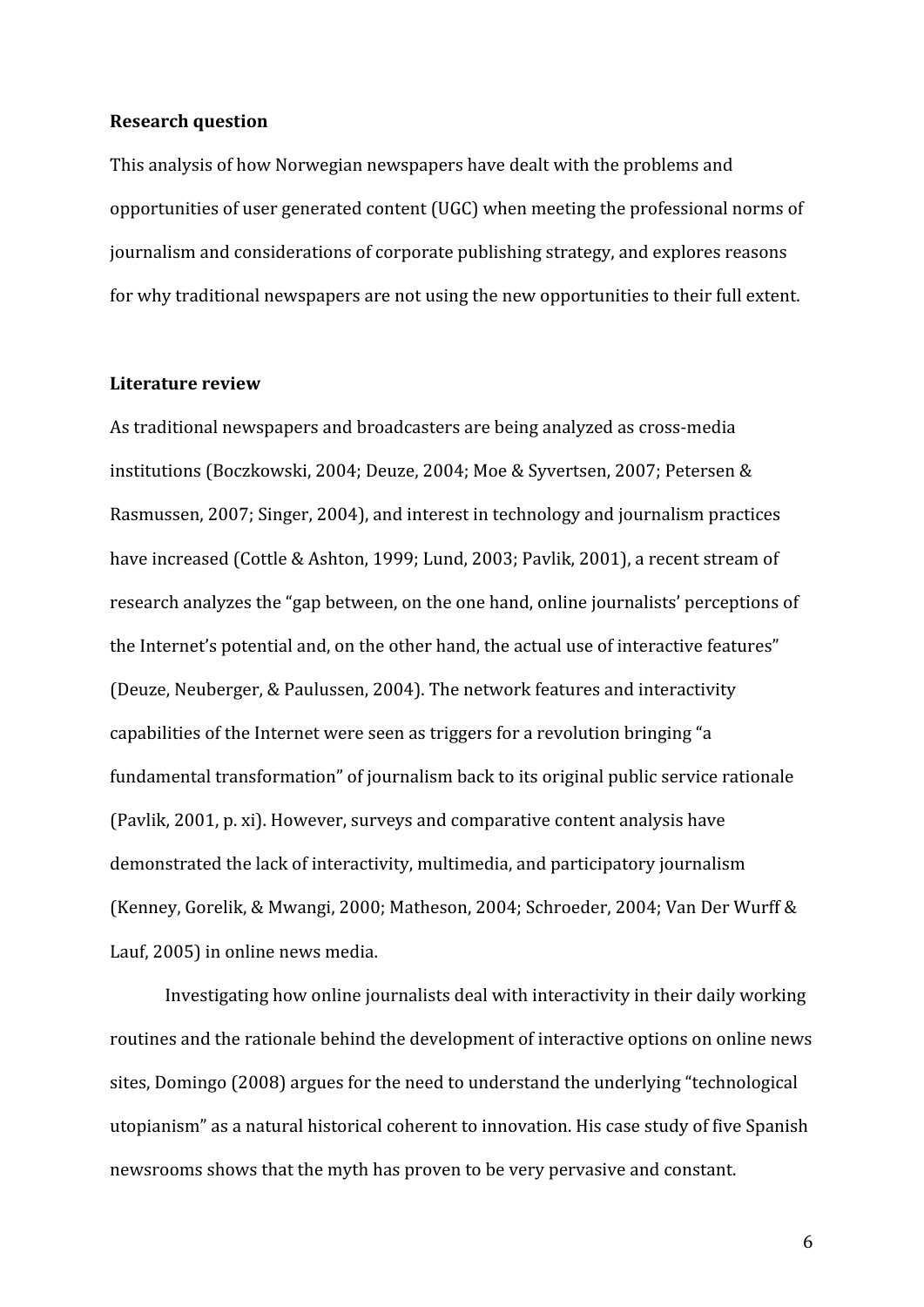Furthermore, news workers across the cases had a very homogeneous justification as to why their products had not yet developed all the promise of interactivity, blaming their lack of resources. The inertia of the traditional newsroom culture giving priority to immediacy shaped a production model unlikely to change despite being given more resources. Audience participation was perceived as a problem rather than as a benefit for the news product. The innovative edge of the online news operations was found in special coverage of events, outside the daily rhythm of work.

Boczkowski (2004) also states in his study of US online newspapers that materiality matters in online newsrooms. He found that they had merged old ways of print with the Internet's new potential in an ongoing process in which different combinations of initial conditions and local contingencies led to divergent trajectories. The online news ventures of traditional newspapers tended to proceed more slowly and in a more conservative fashion than in organizations less tied to traditional media. However, the cumulative transformation over two decades was found to be remarkable.

He highlighted the value of history, locality, and process in the study of new media, and emphasized the need to pay attention to the production process in order to avoid the risk of attributing either cultural or technological necessity to locally contingent outcomes. Remediation and interactivity were found to be enacted to varying degrees across three cases as a result of different combinations of the local contingent factors.

Organization and access to resources are also a central theme of other studies. Hjeltnes et al (2007), referring to Dailey et al's (2005) "continuum", found the online and print newsrooms in Norwegian media organizations to be integrated to varying degrees. Through case studies of four media organizations, Singer (2004) argues that cultural and technical differences and a lack of necessary training block convergence, while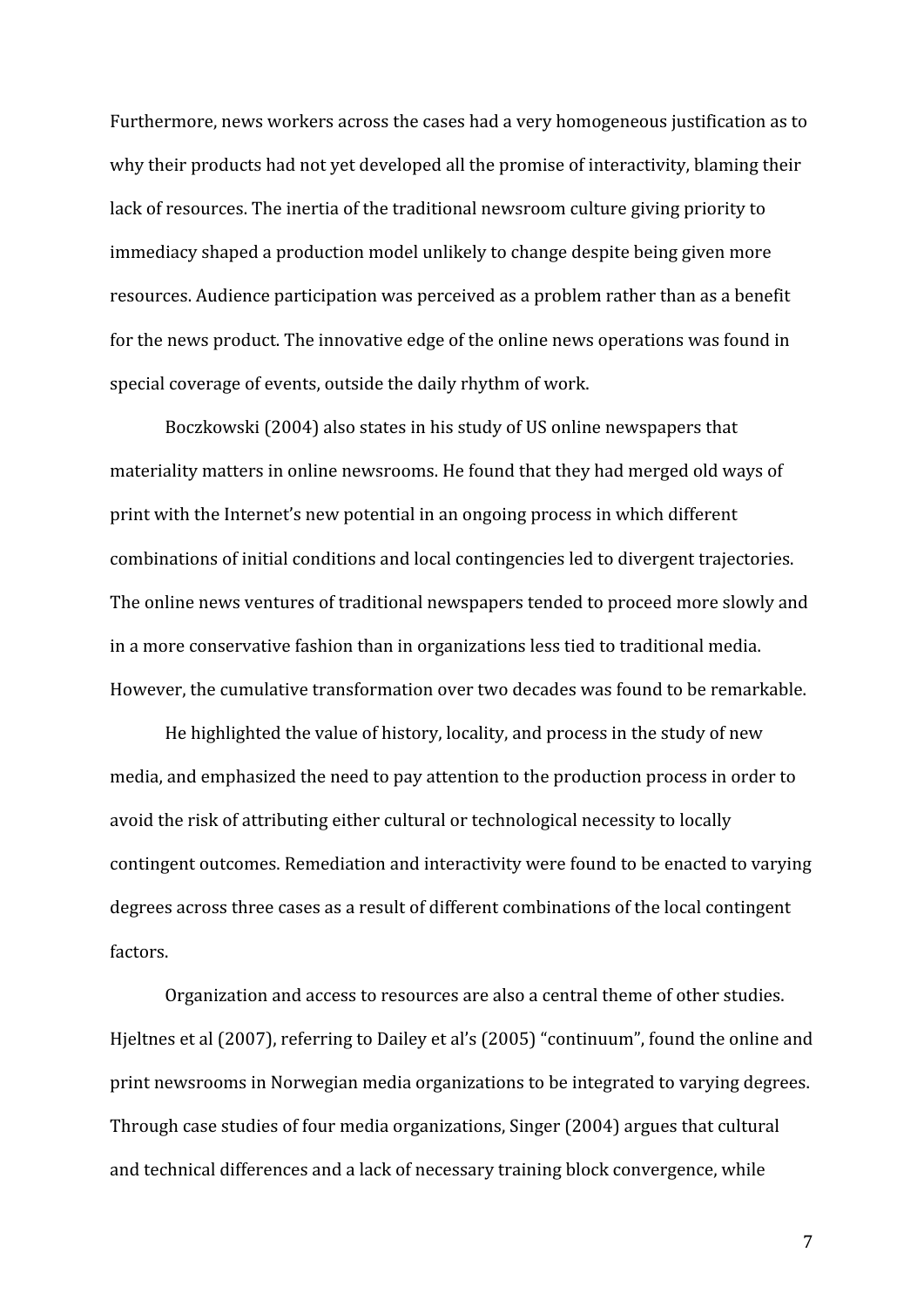Quinn (2005) argues for a "fundamental dichotomy" inherent in convergence journalism, whether news executives and journalists are embracing convergence for business reasons or to improve journalism.

A study of multimedia journalism and the role of online journalists at Cable News Network (CNN) and the Norwegian Broadcasting Corporation (NRK) demonstrated similarities in embracing the potential of the online platform. The main focus in both cases was the cross‐platform distribution potential; the second focus was to create multimedia news packages containing several media elements. The latter may be a part of broader cross‐media efforts in collaboration with TV. These roles do not challenge the self-understanding of what it means to be a journalist. However, when it comes to external links and online communities, this potential may be in conflict with the ideals and values of the journalists that give meaning to their work.

Despite the contextual dissimilarities of CNN and NRK (public service vs. commercial, Scandinavian vs. American, national vs. global, traditional terrestrial vs. cable and satellite, online pioneer vs. late starter, etc.), a strong degree of similarity in the findings indicates some level of decontextual general coherence (Krumsvik, 2009).

#### **Methodology**

Executives, journalists, and users of Norwegian online newspapers have been surveyed in 2005, 2007/2008 (See Krumsvik, 2006; Krumsvik, 2007; Krumsvik & Wang, 2008; Ottosen & Krumsvik, 2008, 2009), and 2009 as part of the Norwegian Online Newspaper Survey Project in cooperation with press organizations. In this paper the August 2009 results from a survey of 209 newspaper executives, and the July 2008 results from the survey of users of 20 local and regional news media and their journalists are the main basis for the analysis. 2,536 users and 282 journalists participated in the web surveys.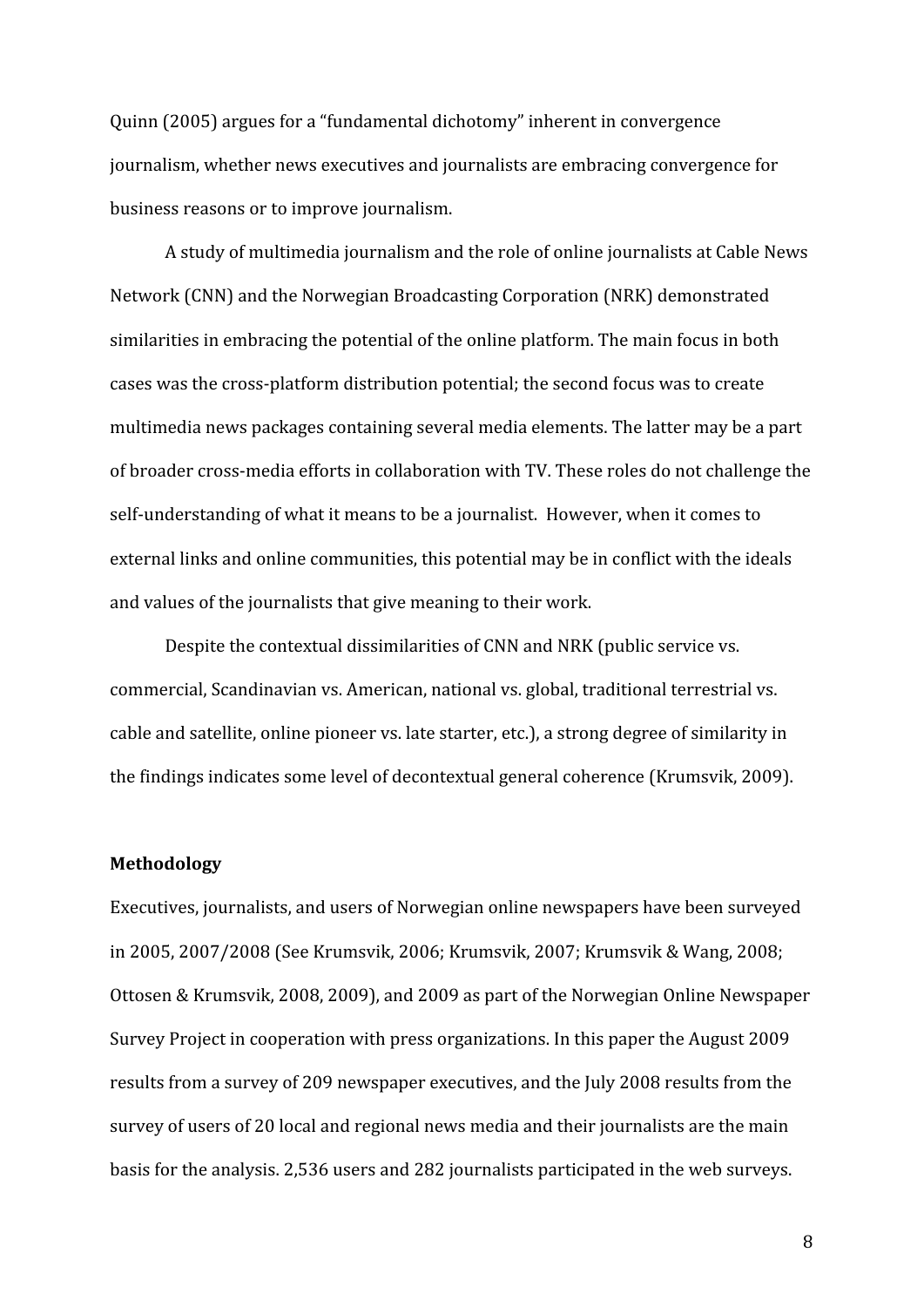Data was collected by use of the Quest Back web survey service. Employees in media companies were recruited using e‐mail, while users were recruited mainly from the online newspaper sites.

# **The results**

The results from the surveys indicate that while users acknowledge the value of online discussion forums over traditional letter‐to‐the‐editor sections of online newspapers, they are more skeptical to the journalistic content on the new platform. And the journalists producing the content are even more skeptical than their readers.





Users consider the online newspaper's discussion forums as a more important arena for exercising freedom of expression than traditional newspapers. This is true for all age groups, but especially younger users. The journalists regard the traditional channel as most important.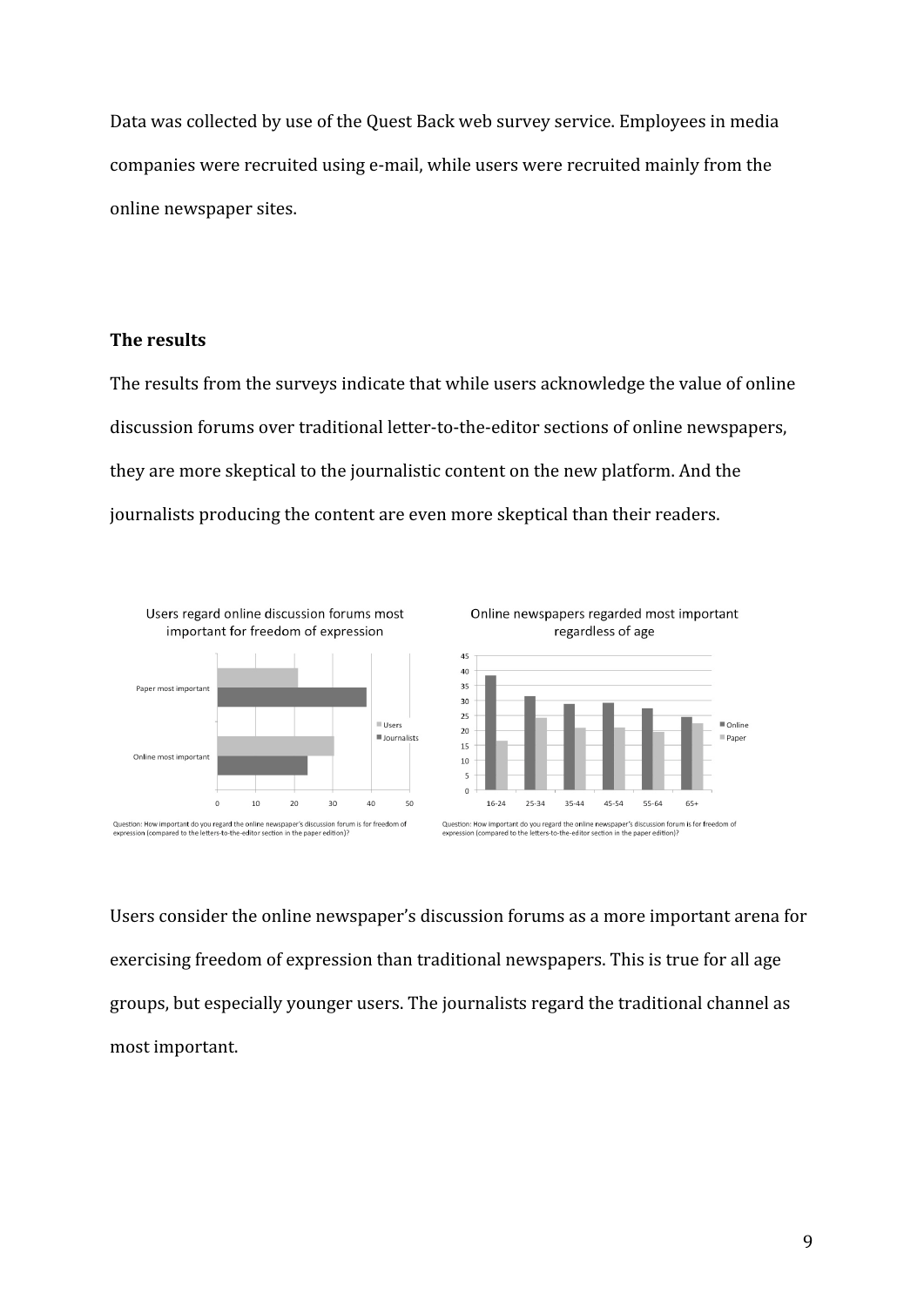



... however users viewing online as most

52 per cent of the journalists and 37 per cent of the users would welcome pre‐ moderation of online debates, while 20 per cent of the journalists and 29 per cent of the users were negative. However, among users regarding the online newspaper's discussion forums a more important arena than traditional newspapers for exercising freedom of expression, 48 per cent of users were opposed to pre moderation, while 33 per cent per cent were positive.



From 2005 to 2008, the number of users claiming to spend more time on the two channels combined than they spent previously on the newspaper alone has increased from a third to a half of the online users of local and regional online newspapers.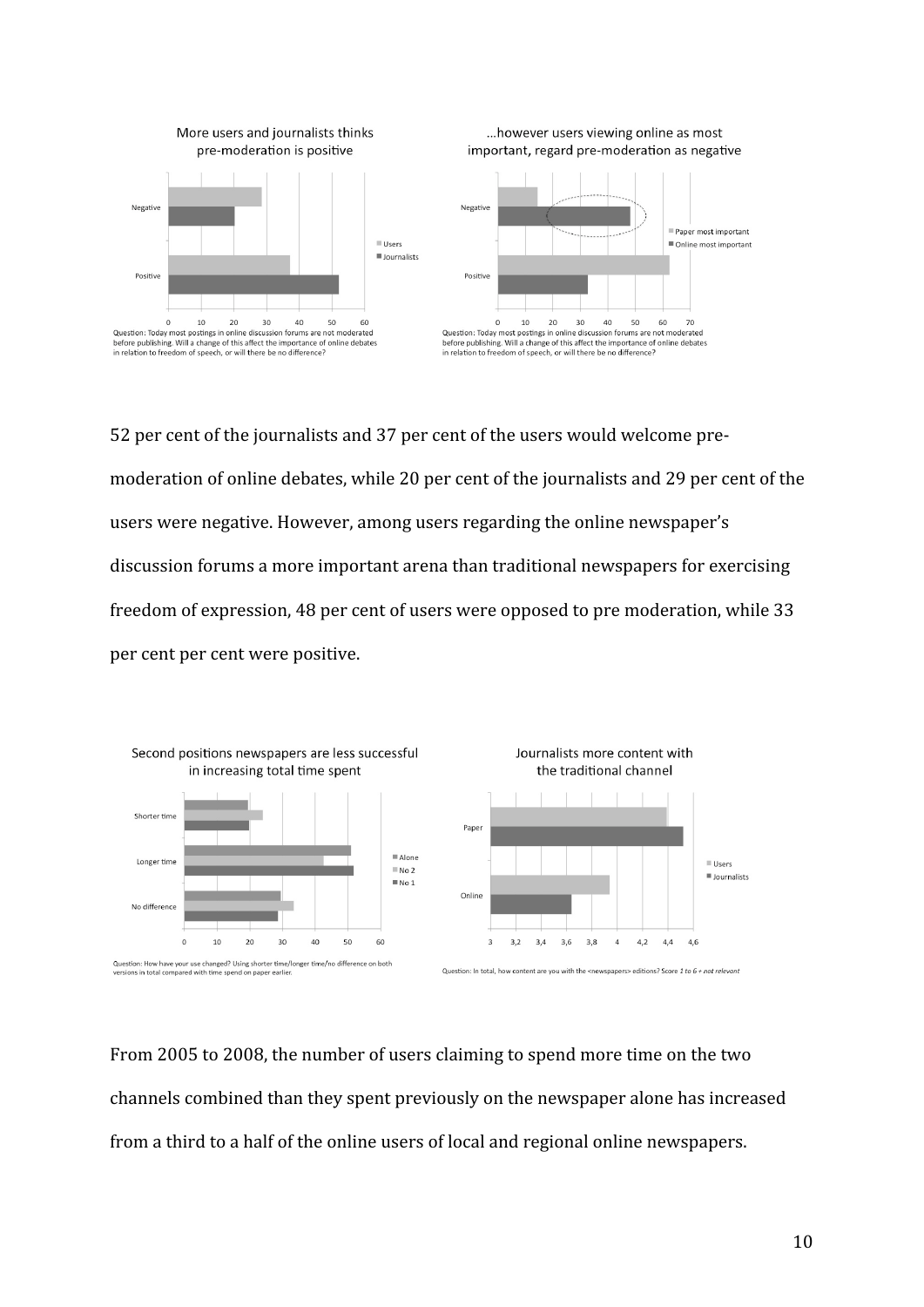On average, the online product was regarded as inferior to the paper edition. In 2005, when readers were asked to grade general satisfaction on a scale of 1 to 6 (where 6 is the best score), the paper edition received an average of 4.2 and the online edition 3.7. Three years, later the paper edition was graded 4.5 and online 4.0. The differences were unchanged. And the critical group of young adults was least satisfied with the online newspapers.



Findings suggest a correlation between resources used to develop the online edition and the perceived ethical standards of the content. More online journalism leads to a higher degree of skepticism among readers. For users of city dailies, the share of skeptics rose from 14 per cent to 23 percent between 2005 and 2008. And journalists are even more skeptical towards their own online product – while 17 per cent of users on average perceived the online standard as inferior to the paper edition, 56 per cent of journalists had the same opinion.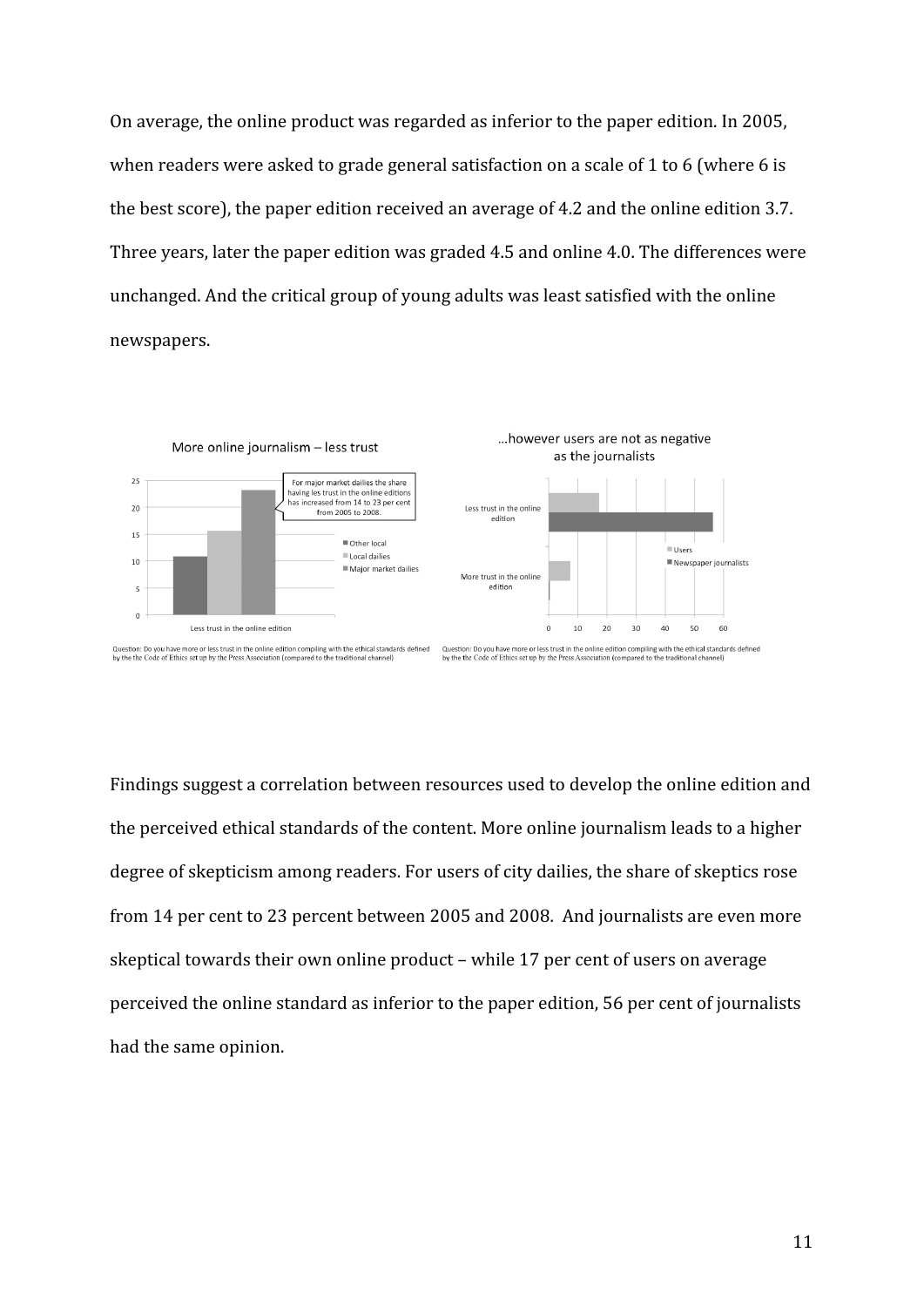

While larger newspapers want to explore the opportunities of the new platform, smaller newspapers view the online edition primarily as a place to promote the paper edition.

Managers in favor of pre‐moderation are less content with the newspaper's online ventures, regression analysis reviles. Statements explaining how content newspaper executives are with their own online products are 'The use of the Internet represent an opportunity for the newspaper industry' (beta=.337), 'User created content should be moderated before publishing' (beta=‐.228) and the opportunity to reach young users (beta=.160).

# **Discussion**

Newspapers have been successful in developing the breadth of market service towards readers and advertisers through a portfolio of publishing platforms<sup>vi</sup>. However the market leaders seem to have achieved the goal of increased total time spent on the brand to a higher degree than second position newspapers. This indicates the need for a solid resource base in order to develop the media portfolio for the future. It might however not be the only explanation. The press subsidy system also gives strong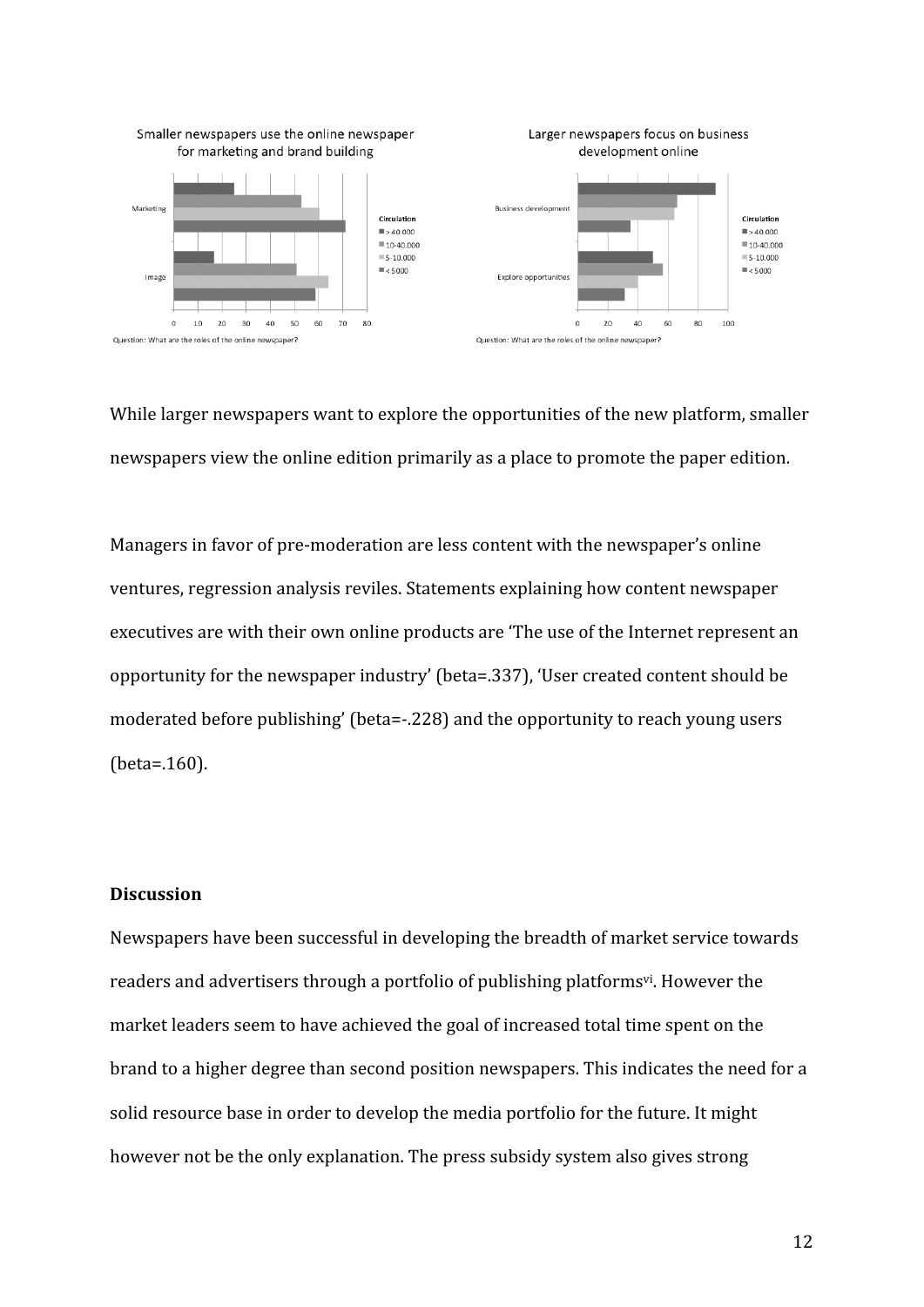incentives to put most efforts in the traditional channel, as the recipients piece of the pie is based on the circulation of the paper edition. Hence it becomes especially important for subsidized newspapers to avoid cannibalization by an online edition, and the role of online products in the portfolio of smaller newspapers tends to be promotion of the paper edition.

15 years after the introduction of online newspapers, they are still inferior to the paper edition both in the eyes of the users and the producers. The tendency to increased skepticism as more resources are used on online content should be worrying publishers.

This may have something to do with the fact that young and inexperienced online journalists, by having readily available access to statistics on how much web traffic each news article generates, can be tempted to produce articles that generate lots of traffic at the expense of both the story's and the brand's credibility. As Internet usage has reached critical mass, it is time to take the online edition seriously and implement quality standards in line with the brand values of the media house. This might affect both structures and processes of online news production, based on the strategic role of the online channel (Krumsvik, 2009). The even stronger skepticism among journalists indicates a need to improve the relationship between strategy, organizational structure, and the production processes. The outcome of the new press subsidy commission will tell us if the online channel still is seen as inferior even by the regulators.

The surveys also show that the user contributions in connection with online products are what worry the professional news producers the most. What stops journalists from taking active part in debates around the stories they themselves cover, is the professional norm of distinguishing between commentary and reportage. The journalist is afraid that by taking part in the discussion he will find himself in a situation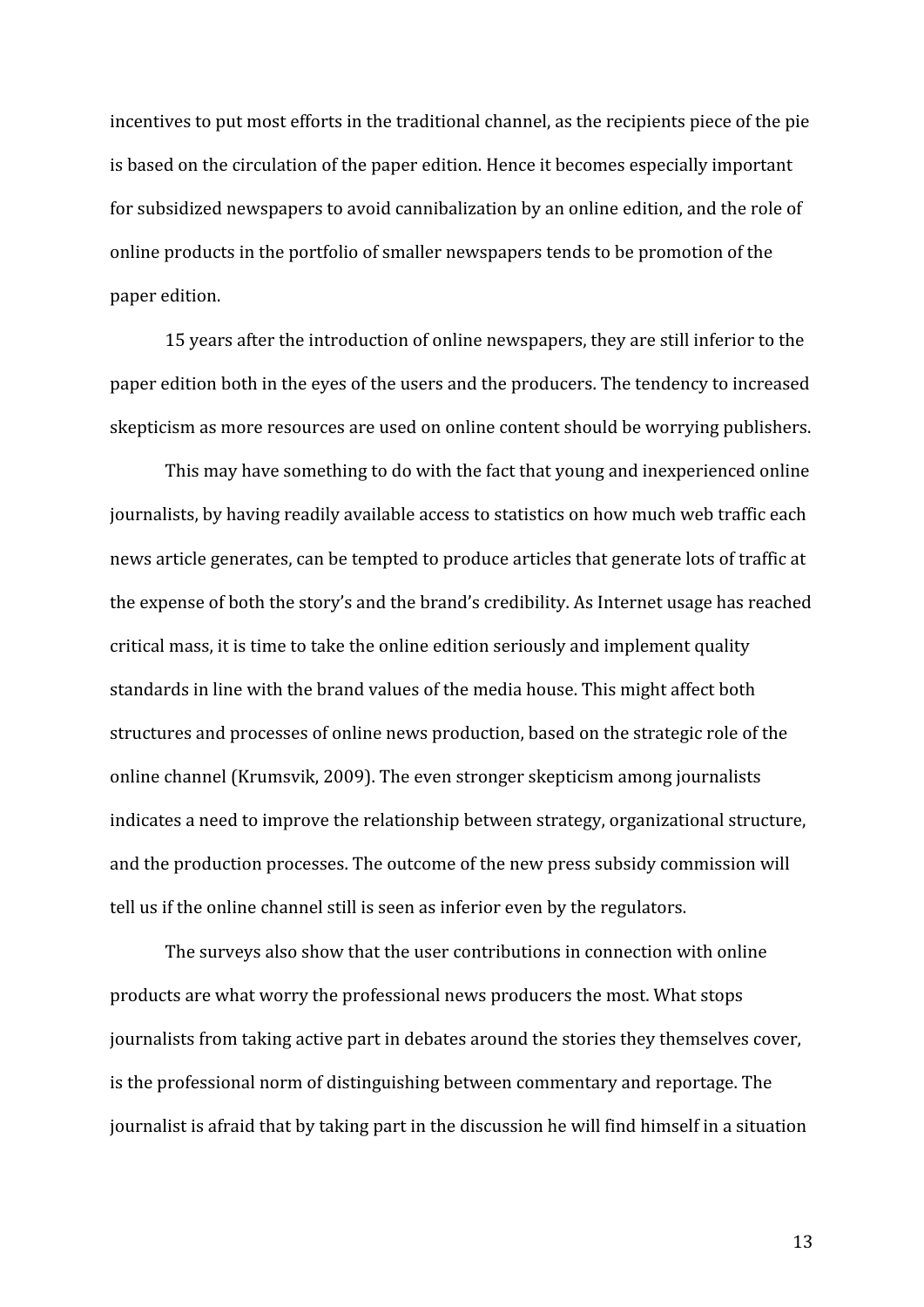where this distinction is erased and as such the professional quality of the product is lowered and his objectivity is questioned.

The same deviation from professional standard may contribute to making journalists more skeptical to the media companies' own online publications than what the users are. The fear of cannibalization also plays a part here. Support for traditional channels such as print is in decline, and web distribution often gets more than its fair share of the blame for this.

While newspaper managers, editors and journalists worry primarily about how the professional content published online could cannibalize existing products such as print, they ignore the significant change in public attitude to the different channels' importance as debate forums. The professionals still regard the print publication as the most important arena for reader opinions. Here, they are completely out of step with the public: this study shows that the majority of online newspaper users, across all age groups, think that online debate is more important for freedom of speech and expression that what the letters to the editors print are. In the long run, this could threaten the legitimacy the print media privileges are based on.

Of those who think that online newspapers offers the most important forums for debate, there is a clear majority who think that the debate should not be moderated, i.e. the writings should be published as they are, without first having been read and approved by an editor. The majority of editors and journalists would prefer advance control, and tried to introduce this in connection with revision of Vær Varsom plakaten (the Code of Ethics of the Norwegian Press) in 2005. The revision committee proposed that to publish a comment without prior approval by the editor was to be regarded as a breach of press ethics.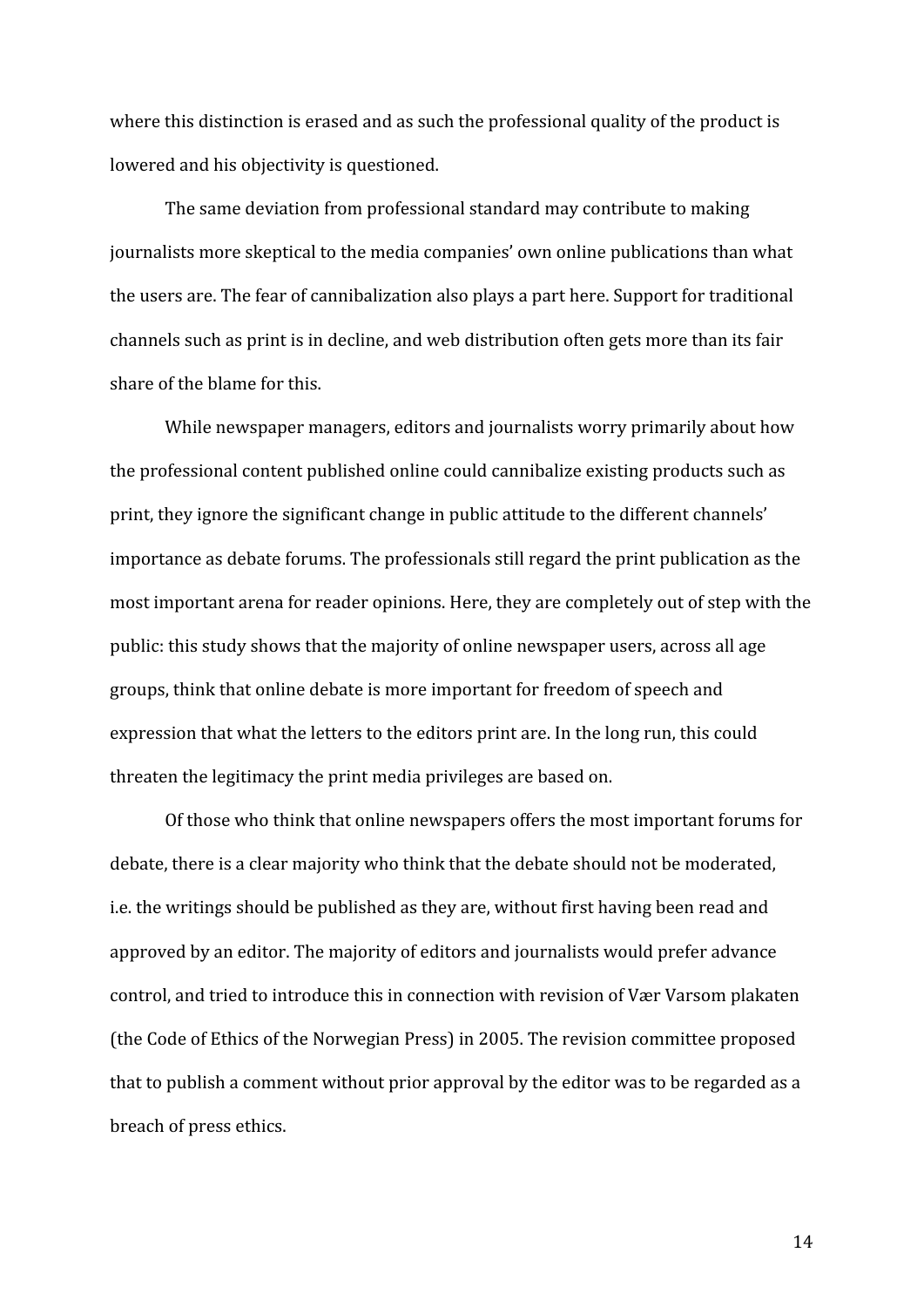Even if the proposal had been adopted, it would not have survived for long. The proposal did not get the amount of support required to alter the ethical code of practice for the press at this time of struggle between traditional press ethics and the established web practice. The main problem was, in regard to the press ethics, that the proposed practice would probably not be followed, and complaints would be ignored. That would weaken both the Code of Ethics and the self‐regulating system and thus not benefit the industry.

The reason behind the proposal was a ruling by Pressens Faglige Utvalg (PFU), the Norwegian equivalent of the Press Council, criticizing Stavanger Aftenblad for waiting up to 48 hours at the weekend before removing a comment posted to its news site. The criticism was based on the following wording in the Code of Ethics: "Should the editorial staff choose not to pre‐moderate digital conversation, this has to be announced in a clear manner for those accessing the pages.

The editorial staff has a particular responsibility, instantly to remove comments that are not in compliance with the Ethical Code."

In the Aftenbladet ruling PFU emphasized that comments in newspapers' debate forums fall under the editorial responsibility all Norwegian newspapers have agreed to uphold, and that the editorial staff must follow digital conversations closely. PFU's resolution thus transferred the handling of online debate initiated by the media from an established web industry practice to a legal minefield.

Anyone organizing debate groups and chat rooms on the Internet has primarily three options: moderated or not moderated – with or without active monitoring. One is, in short, either sender or organizer. For legal reasons it is not recommended to mix the models, and the users should be informed explicitly what regime applies. This is also reflected in the present Ethical Code.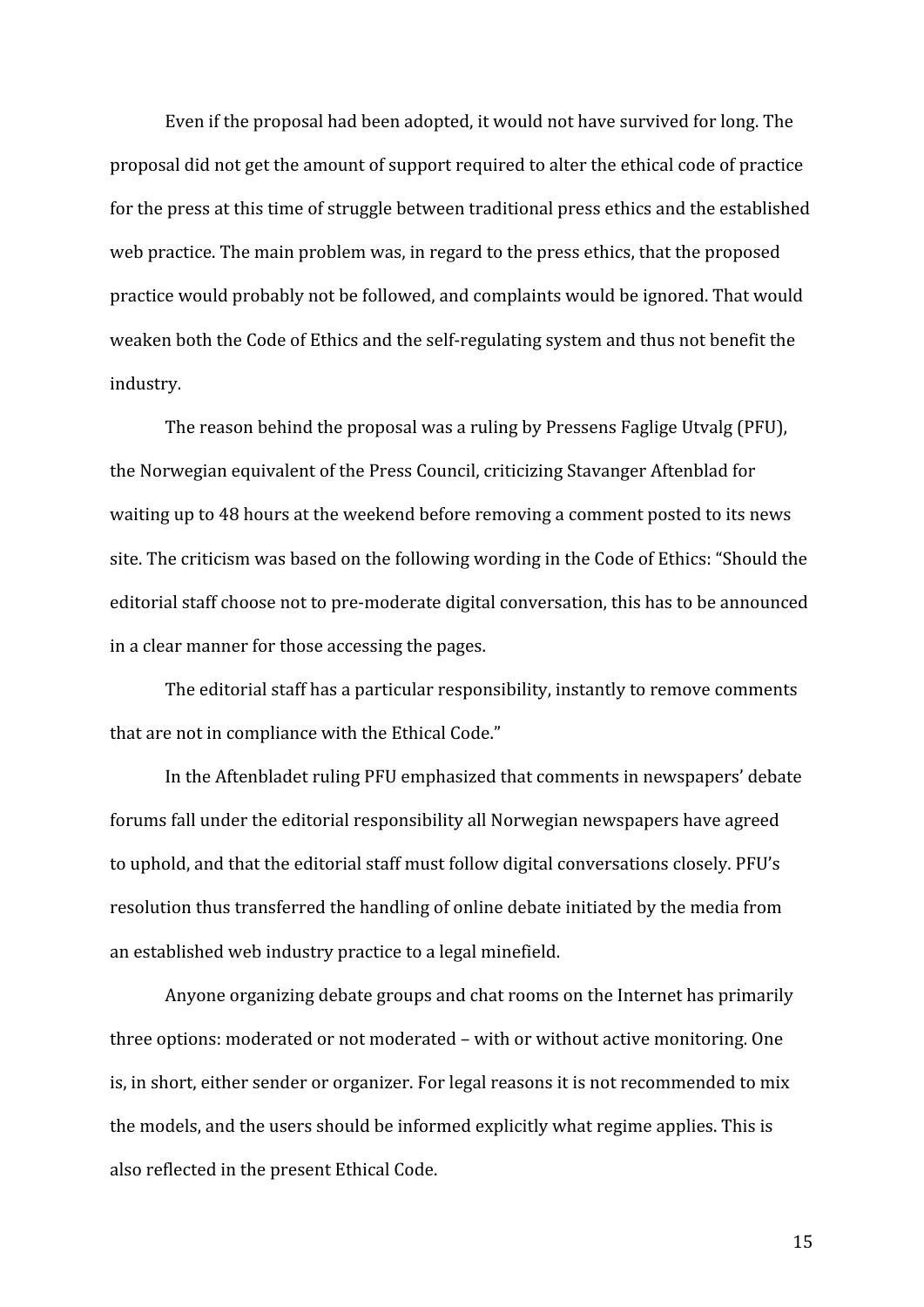A debate which is neither moderated nor monitored usually has a complaint button, thus enabling the users to call attention to undesired content. When this happens, closing the debate or deleting it must be considered, and if necessary implemented, for the newspaper to avoid being held responsible. This is the model used by the majority of online newspapers today.

In order to comply with PFU's demand to monitor this activity, the monitoring will in practice have to take place on a 24‐hour basis. This demand was not followed up by the industry, and that led to the proposal of establishing a traditional editing regime:

"Digital expressions of opinion are subject to the same editorial responsibility as all other debate. Comments shall primarily be edited prior to publication, when technically feasible. Online discussions must be monitored on a continuous basis, and offending content must be deleted or blocked as soon as possible."

The reservation of what is technically feasible refers to chat groups whose primary characteristic is that they take place in real time. They can be compared to live broadcasting.

In other words, press ethics have previously adapted to technical innovations, such as the possibility to broadcast in real time. Accordingly, it was intended that this exception from the requirement of pre‐approval would continue, even though it is both technically possible and to a certain degree also practical to delay live broadcasting a minute or two in order to be able to interrupt the broadcast if anything untoward happens.

However, this pragmatic approach to technical innovations is brought to a standstill in the face of new media. The model behind the reasoning of the committee is that there is one sender, i.e. the editor, communicating with a number of recipients.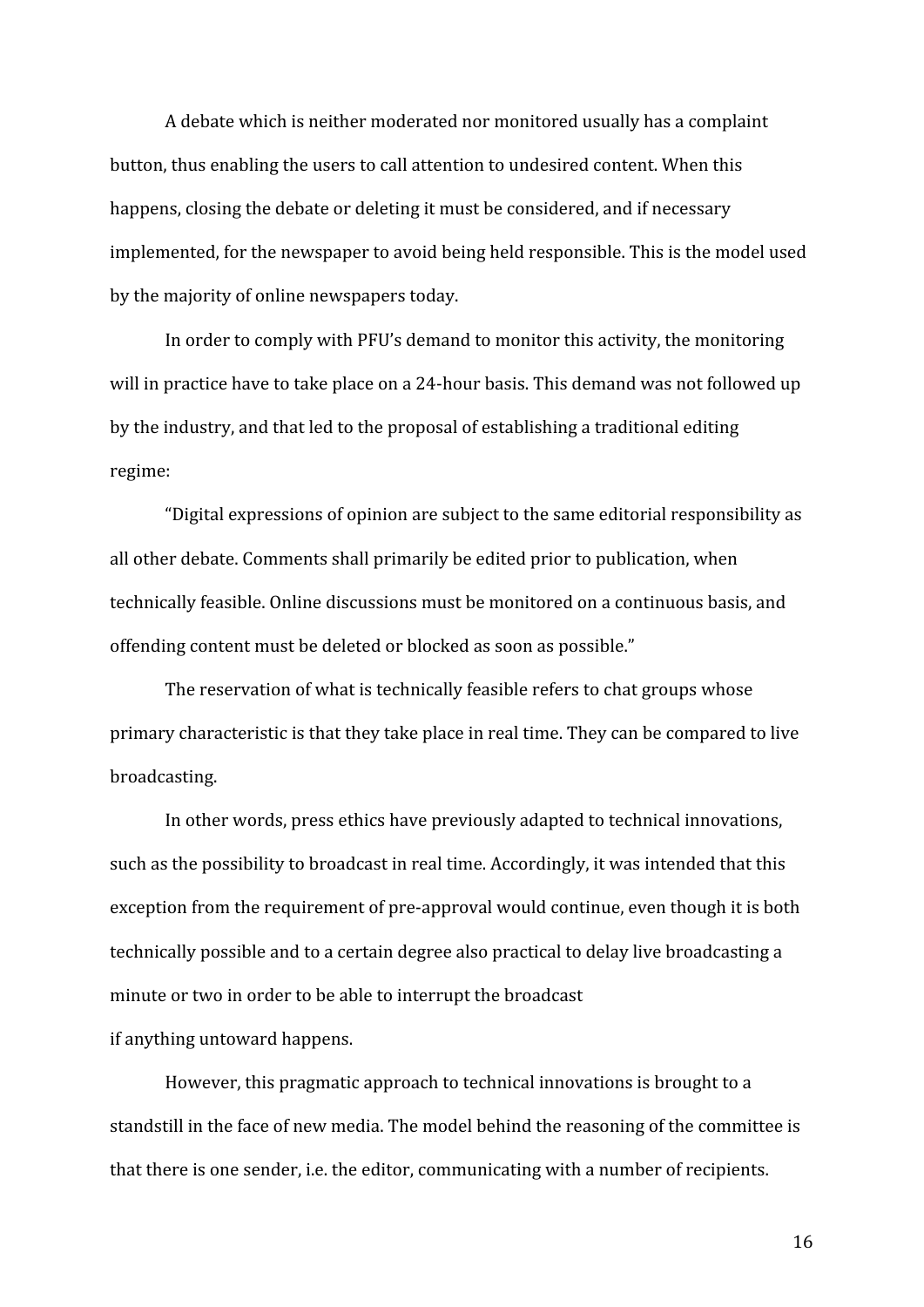The communication potential introduced by internet technology is many‐to‐many conversations and one‐to‐one conversations.

Chat rooms are perhaps be the best example of this. These are open chat rooms where everyone can take part while at the same time conducting a private conversation with other chatters. The one-to-one conversation hardly comes under the editorial responsibility even if it does take place within the online newspaper. But where three or more are gathered together, the editor should be in the middle.

Pre‐moderating these activities would, however, result in a delay unacceptable to the users, and the websites of the newspapers could be reduced to the classic one-tomany model. This was not a major problem for the revision committee arguing in favor of the proposed revision, saying that most of the "decent" newspapers have strict rules regarding online debates, that editors have not normally regarded themselves as café hosts, but have, on the contrary, been "society's most influential moderators". They do not wish to hand the publishing business over to a

"street parliament".

Norsk Journalistlag (Norwegian Union of Journalists) was in favor of the revision, Norsk Redaktørforening (Association of Norwegian Editors) was opposed to it. The lack of consensus for the proposal was largely due to practical and economic considerations.

Pre‐moderating is costly and impairs the loyalty‐generating effect. However, the current practice is not accomplished without due loss of sleep for many a responsible publisher (Krumsvik 2005; Lindholm 2006; Ottosen and Krumsvik 2008).

Why is this? One explanation may be found in how the journalistic role is defined. Nygren (2008) has defined the journalistic role by splitting it into four levels to clarify the concept. The most basic level is what journalists actually do in their everyday work. Then comes the silent knowledge based on newsroom codes and routines which can be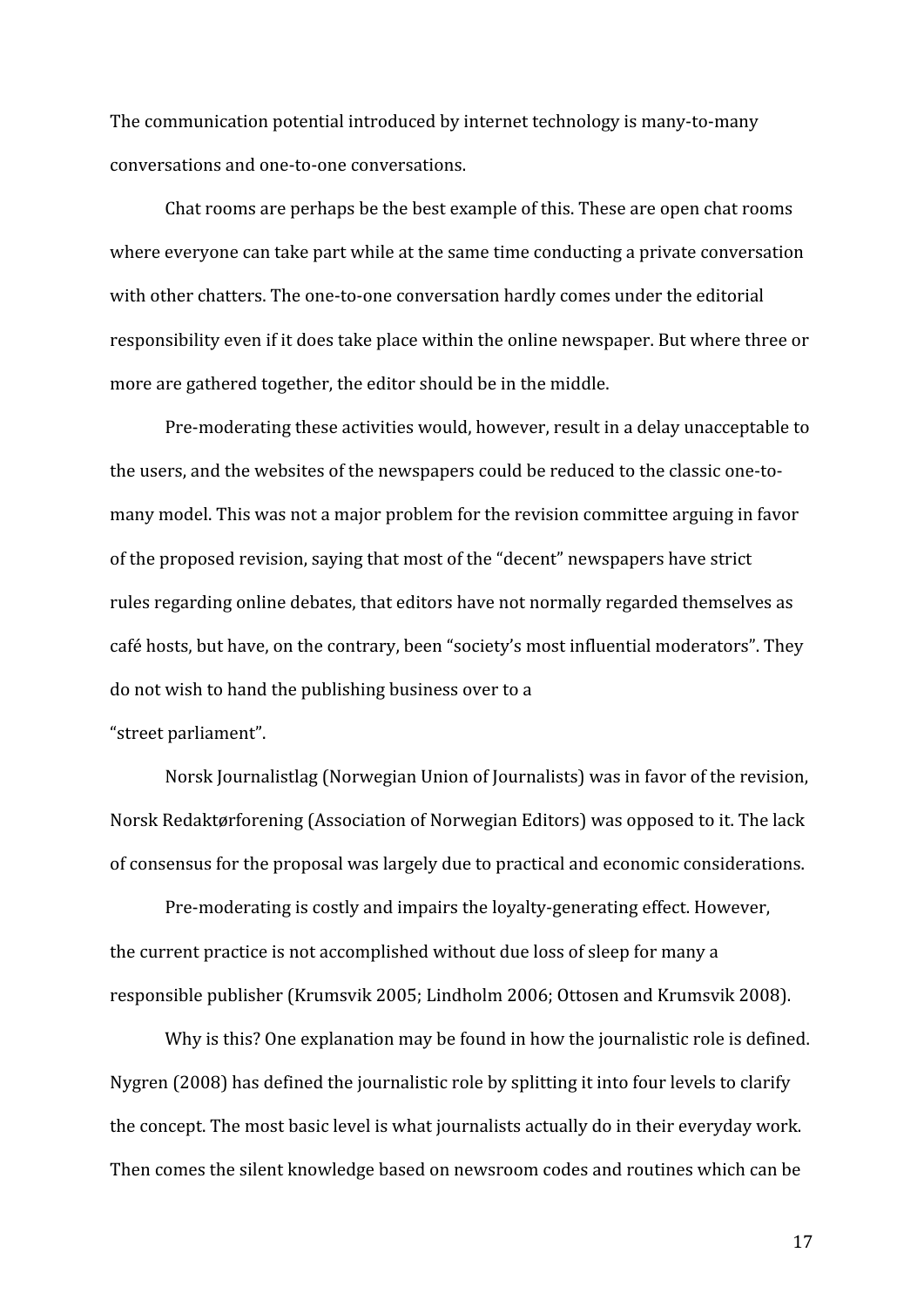explicit or implicit. On level three we find the professional norms of the industry which are often formulated in a code of ethics to aid and guide journalists in their work. And finally we have the fourth level which is about the journalists' role in society as narrators of our times.

Communicating openly with the users is something else entirely. Journalists do not wish to do voluntary work for the further development of a dynamic story which is never going to be completely finished. Naturally, the story does develop, but the journalist wants to start his next work shift with a clean slate when the latest news is to be disseminated. The debate section can take care of public opinions. Direct communication with the users does not give the journalist a high standing in the newsroom unless it involves a tip which he or she can communicate to the world as a scoop. And unedited debates and other user‐generated content are problematic in relation to the ethical codes of the press.

Although the café‐host role might work well in creating a good atmosphere in virtual space, it is still not understood by editors and journalists as being a part of their professional role when dealing with the people formerly known as the audience.

# **References**

Boczkowski, P. J. (2004). *Digitizing the News: Innovation in Online Newspapers*. Cambridge, Massachusetts: The MIT Press.

Bybee, C. (1999). Can Democracy Survive in the Post‐Factual Age? A Return to the Lippmann‐Dewey Debate About the Politics of News. *Journalism Communication Monographs, 1*(1), 29‐66.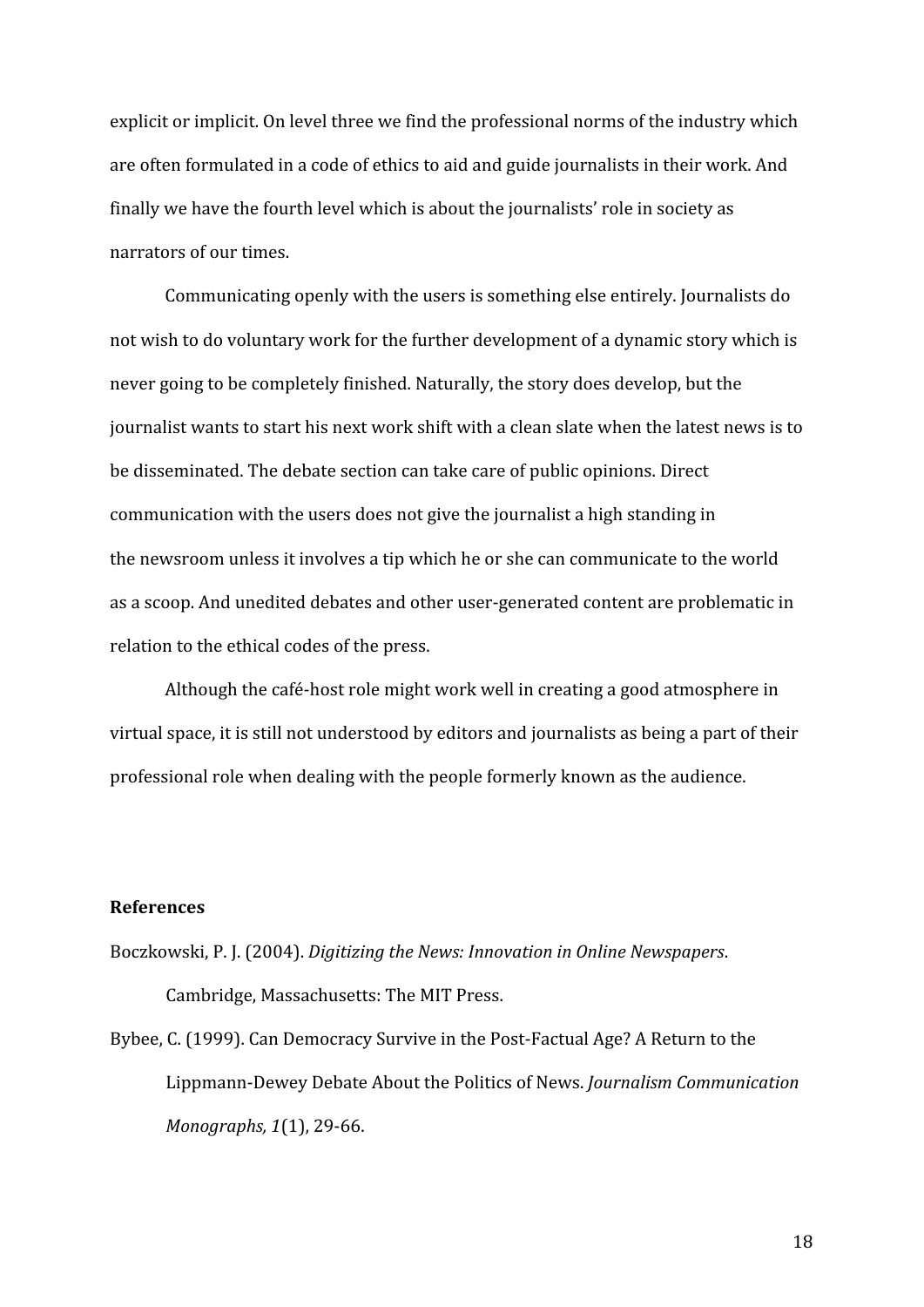- Cottle, S., & Ashton, M. (1999). From BBC Newsroom to BBC Newscentre on changing technology and journalist practices. *Convergence. The International Journal of Research into New Media and Technologies, 5*(3), 22‐43.
- Dailey, L., Demo, L., & Spillman, M. (2005). The convergence continuum: A model for studying collaboration between media newsrooms. *Athlantic Journal of Communication, 13*(3), 150‐168.
- December, J. (1993). *Characteristics of Oral Culture in Discourse on the Net*. Paper presented at the the twelfth annual Penn State Conference on Rhetoric and Composition. from http://www.december.com/john/papers/pscrc93.txt

Deuze, M. (2004). What is Multimedia Journalism? *Journalism Studies, 5*(2), 139‐152.

- Deuze, M., Neuberger, C., & Paulussen, S. (2004). Journalism education and online journalists in Belgium, Germany, and the Netherlands. *Journalism Studies, 5*(1), 19‐29.
- Domingo, D. (2008). Interactivity in the daily routines of online newsrooms: dealing with an uncomfortable myth. *Journal of Computer-Mediated Communication*, *13*(3), 680‐704.
- Hjeltnes, G., Olsen, R., & Bech‐Karlsen, J. (2007). *Rapport fra ti norske mediehus. En studie av flermediale løsninger*. Oslo: Handelshøyskolen BI og Institutt for Journalistikk.
- Kenney, K., Gorelik, A., & Mwangi, S. (2000). Interactive Features of Online Newspapers. *First Monday, 5*(1).
- Krumsvik, A. H. (2006). The Strategic Role of Online Newspapers. *Nordicom Reveiw, 27*(2).
- Krumsvik, A. H. (2007). Hvorfor utgi nettavis? In A. Jensen (Ed.), *Å sikre redaksjonell uavhengighet: Redaktørinstituttets status 2007*. Kristiansand: IJ‐forlaget.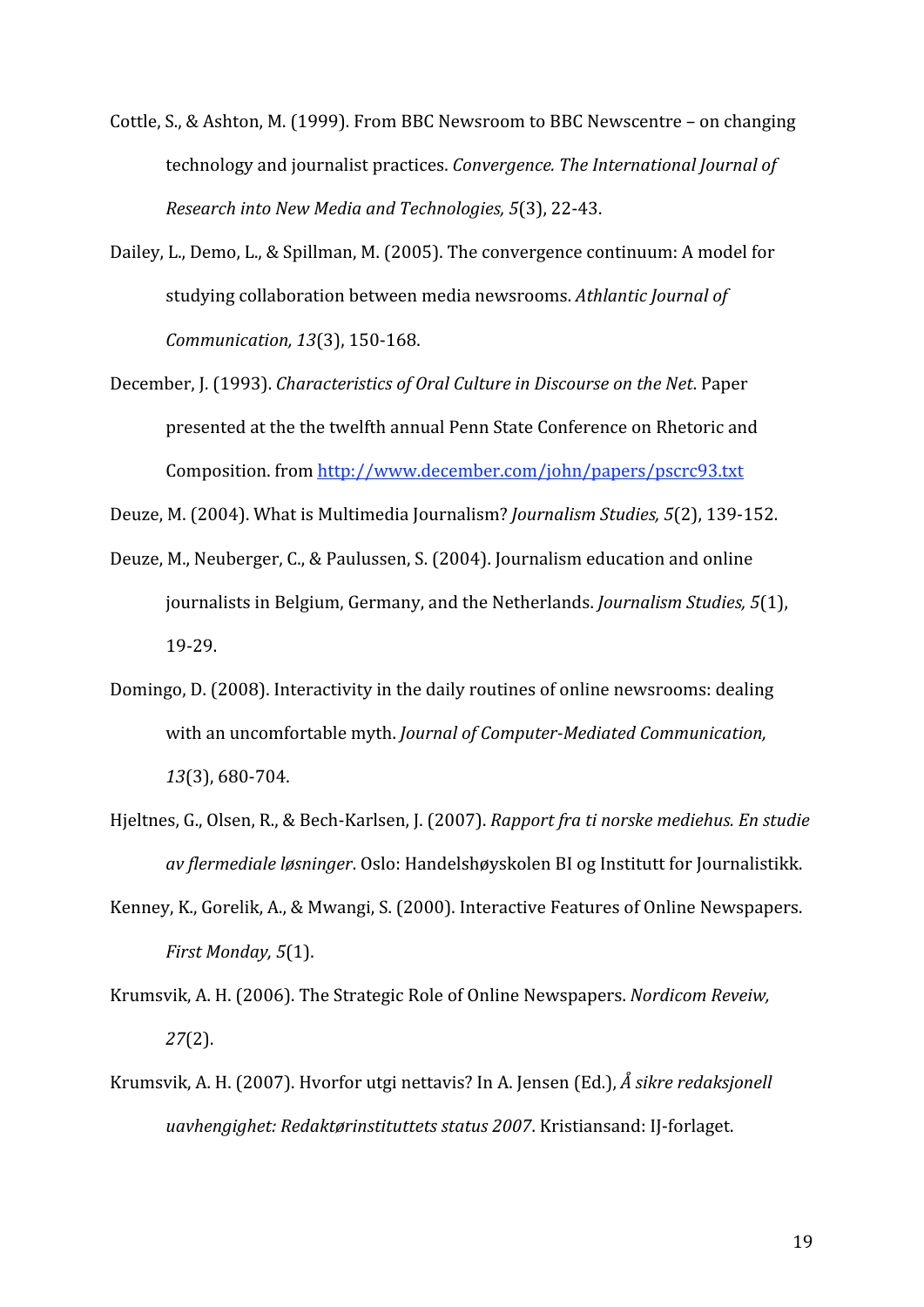- Krumsvik, A. H. (2009). *The Online News Factory: A Multi-Lens Investigation of the Strategy, Structure, and Processes of Online News Production at CNN and NRK.* University of Oslo, Oslo.
- Krumsvik, A. H., & Wang, X. (2008). Online News in China and Norway. *Intercultural Communication Studies, XVII*(3), 104‐117.
- Loomis, D. (2001). *A Tale of Two Cities: Do Small-Town Dailies Practice Public Journalism Without Knowing It?* Paper presented at the AEJMC Conference.
- Lund, M. K. (2003). *Med "virkeligheten" som co-regissør.* Universitetet i Oslo/Høgskolen i Oslo, Oslo.
- Matheson, D. (2004). Weblogs and the epistemology of the news: some trends in online journalism. *New Media & Society, 6*(4), 443‐468.
- McMillan, S., Guppy, M., Kunz, B., & Reis, R. A. (1996). *Defining Moment: Who says What about Public Journalism*. Paper presented at the AEJMC Conference.
- Ministry of Cultural and Church Affairs. (2001). *I ytringsfrihetens tjeneste: Mål og virkemidler i mediepolitikken. St.meld. nr. 57 (2000-2001)*. Retrieved. from.
- Moe, H., & Syvertsen, T. (2007). Media institutions as a research field. Three phases of Norwegian broadcasting research. *Nordicom Review, 28*(Jubilee Issue), 149‐167.
- Nygren, G. (2008). *Nyhetsfabriken: Journalistiske yrkesroller i en förändrad medievärld*: Studentlitteratur.
- Ottosen, R., & Krumsvik, A. H. (2008). Digitale medier og redaksjonell endring ‐ noen sentrale utviklingstrekk. In *Journalistikk i en digital hverdag* (pp. 12‐41). Kristiansand: IJ‐forlaget/Høyskoleforlaget (Norwegian Academic Press).
- Ottosen, R., & Krumsvik, A. H. (2009). *Digitisation and Editorial Change in Online Media: Findings from a Norwegian research project*. Paper presented at the The Future of Journalism.